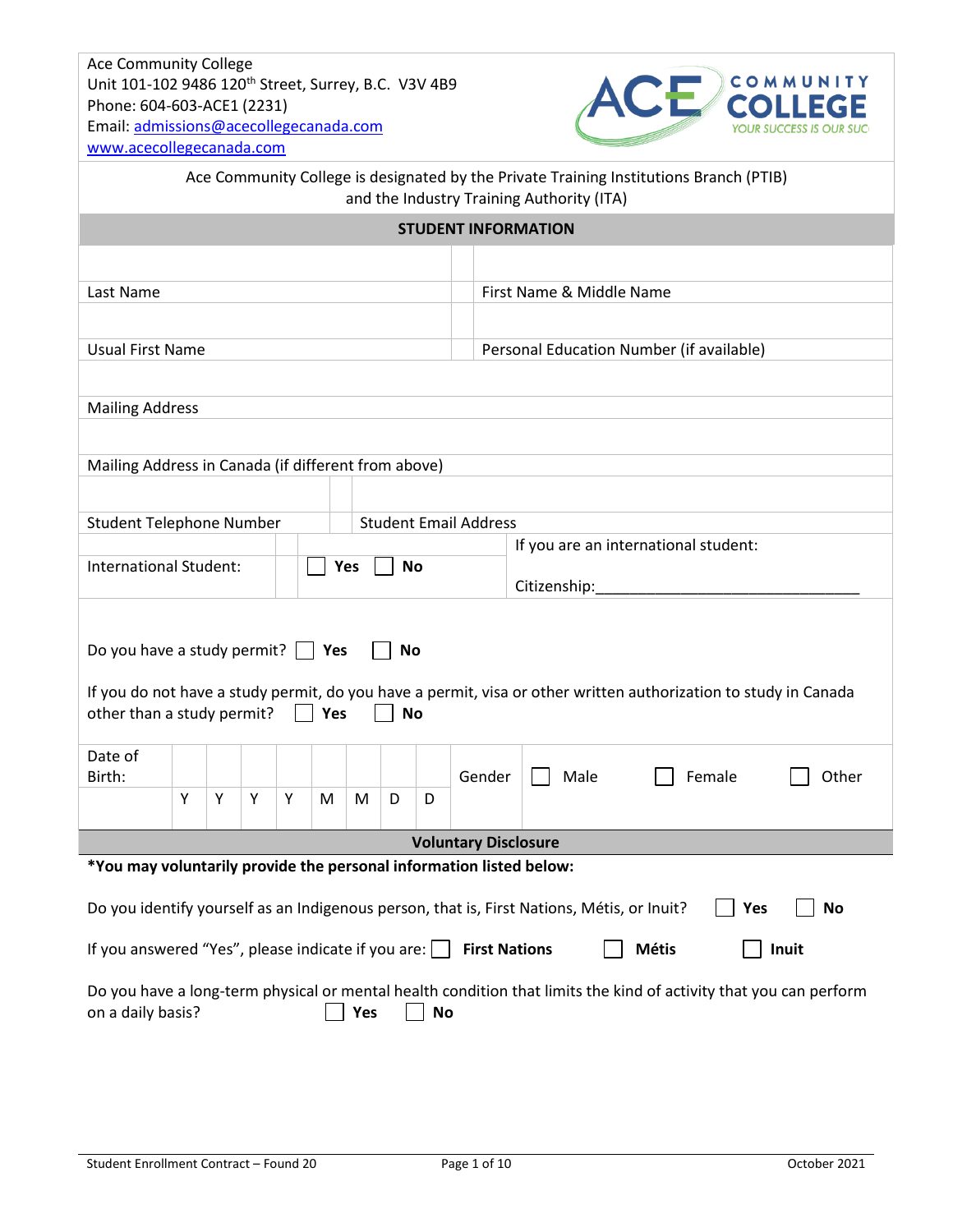| <b>PROGRAM INFORMATION</b>                                                                                                                                                                                                                                                                                                                                                                                                                                                                                                                                                                                                               |                |                                                                                                        |  |                                                                                                              |             |                            |                          |  |  |
|------------------------------------------------------------------------------------------------------------------------------------------------------------------------------------------------------------------------------------------------------------------------------------------------------------------------------------------------------------------------------------------------------------------------------------------------------------------------------------------------------------------------------------------------------------------------------------------------------------------------------------------|----------------|--------------------------------------------------------------------------------------------------------|--|--------------------------------------------------------------------------------------------------------------|-------------|----------------------------|--------------------------|--|--|
| Program Title ELECTRICAL FOUNDATIONS HARMONIZED PROGRAM                                                                                                                                                                                                                                                                                                                                                                                                                                                                                                                                                                                  |                |                                                                                                        |  |                                                                                                              |             |                            |                          |  |  |
| 750                                                                                                                                                                                                                                                                                                                                                                                                                                                                                                                                                                                                                                      |                | 20                                                                                                     |  |                                                                                                              |             |                            |                          |  |  |
| Hours of Instruction<br><b>During Contract Term</b>                                                                                                                                                                                                                                                                                                                                                                                                                                                                                                                                                                                      |                | Program Duration in Weeks                                                                              |  |                                                                                                              |             | <b>Contract Start Date</b> | <b>Contract End Date</b> |  |  |
| <b>Credential Issued on Graduation</b>                                                                                                                                                                                                                                                                                                                                                                                                                                                                                                                                                                                                   |                | Diploma                                                                                                |  | $\boxtimes$                                                                                                  | Certificate |                            |                          |  |  |
| Program Delivery Method<br>(select all that apply)                                                                                                                                                                                                                                                                                                                                                                                                                                                                                                                                                                                       |                | In-class<br>IXI                                                                                        |  | <b>Distance</b>                                                                                              |             | Combined                   |                          |  |  |
| Language of Instruction:                                                                                                                                                                                                                                                                                                                                                                                                                                                                                                                                                                                                                 | <b>English</b> |                                                                                                        |  |                                                                                                              |             |                            |                          |  |  |
|                                                                                                                                                                                                                                                                                                                                                                                                                                                                                                                                                                                                                                          |                | <b>REQUIRED COURSE MATERIALS</b>                                                                       |  |                                                                                                              |             |                            |                          |  |  |
| C22.1-18 Canadian Electrical Code, Part I (24th edition), Safety Standard for Electrical Installations<br>$\bullet$<br>Author: CSA Group Publisher: CSA Group<br>Electrician Apprenticeship Program: Level 1: Harmonized (2018) - Print Edition - Two (2) Binder Set<br>٠<br>Author: ITA Publisher: Queen's Printer<br>Electrical Foundations Harmonized Program Exercise Book (online resource)<br>$\bullet$<br>Author: ACE Community College  Publisher: ACE Community College<br>Electrical Foundations Harmonized Program Lab Book (online resource)<br>$\bullet$<br>Author: ACE Community College  Publisher: ACE Community College |                |                                                                                                        |  |                                                                                                              |             |                            |                          |  |  |
|                                                                                                                                                                                                                                                                                                                                                                                                                                                                                                                                                                                                                                          |                | <b>OPTIONAL RECOMMENDED READING</b>                                                                    |  |                                                                                                              |             |                            |                          |  |  |
| Delmar's Standard Textbook of Electricity, 7th Edition<br>Author: Stephen L. Herman-<br>Publisher: Nelson Canada                                                                                                                                                                                                                                                                                                                                                                                                                                                                                                                         |                | <b>Electrical Wiring - Residential</b><br><b>Author: Mullin and Fraser</b><br>Publisher: Nelson Canada |  |                                                                                                              |             |                            |                          |  |  |
| <b>Applications of Electrical Construction</b><br>Author: Robert Clidero and Kenneth Sharpe<br>Publisher: Irwin                                                                                                                                                                                                                                                                                                                                                                                                                                                                                                                          |                | <b>Practical Problems In Mathematics For Electricians</b><br>Author: Herman<br>Publisher: Delmar       |  |                                                                                                              |             |                            |                          |  |  |
| <b>Electricians Guide To AC Motor Control</b><br><b>Author: Richard Cox</b><br>Publisher: COXCO (2017)                                                                                                                                                                                                                                                                                                                                                                                                                                                                                                                                   |                |                                                                                                        |  | <b>Ugly's Electrical References 2017</b><br>Author: Ed Hart<br>Publisher: J&B                                |             |                            |                          |  |  |
| <b>AC Fundamentals</b><br>Author: Duff and Herman<br><b>Publisher: Delmar</b>                                                                                                                                                                                                                                                                                                                                                                                                                                                                                                                                                            |                | <b>Basic Electricity (2nd Edition) Schaum's Outline</b><br><b>Author: Gussow</b><br>Publisher: Mcg     |  |                                                                                                              |             |                            |                          |  |  |
| <b>DC Fundamentals</b><br>Author: Loper and Tedson<br>Publisher: Delmar                                                                                                                                                                                                                                                                                                                                                                                                                                                                                                                                                                  |                |                                                                                                        |  | <b>Basic Mathematics For Electricity &amp; Electronics</b><br>(Schaum's)<br>Author: Beiser<br>Publisher: Mhr |             |                            |                          |  |  |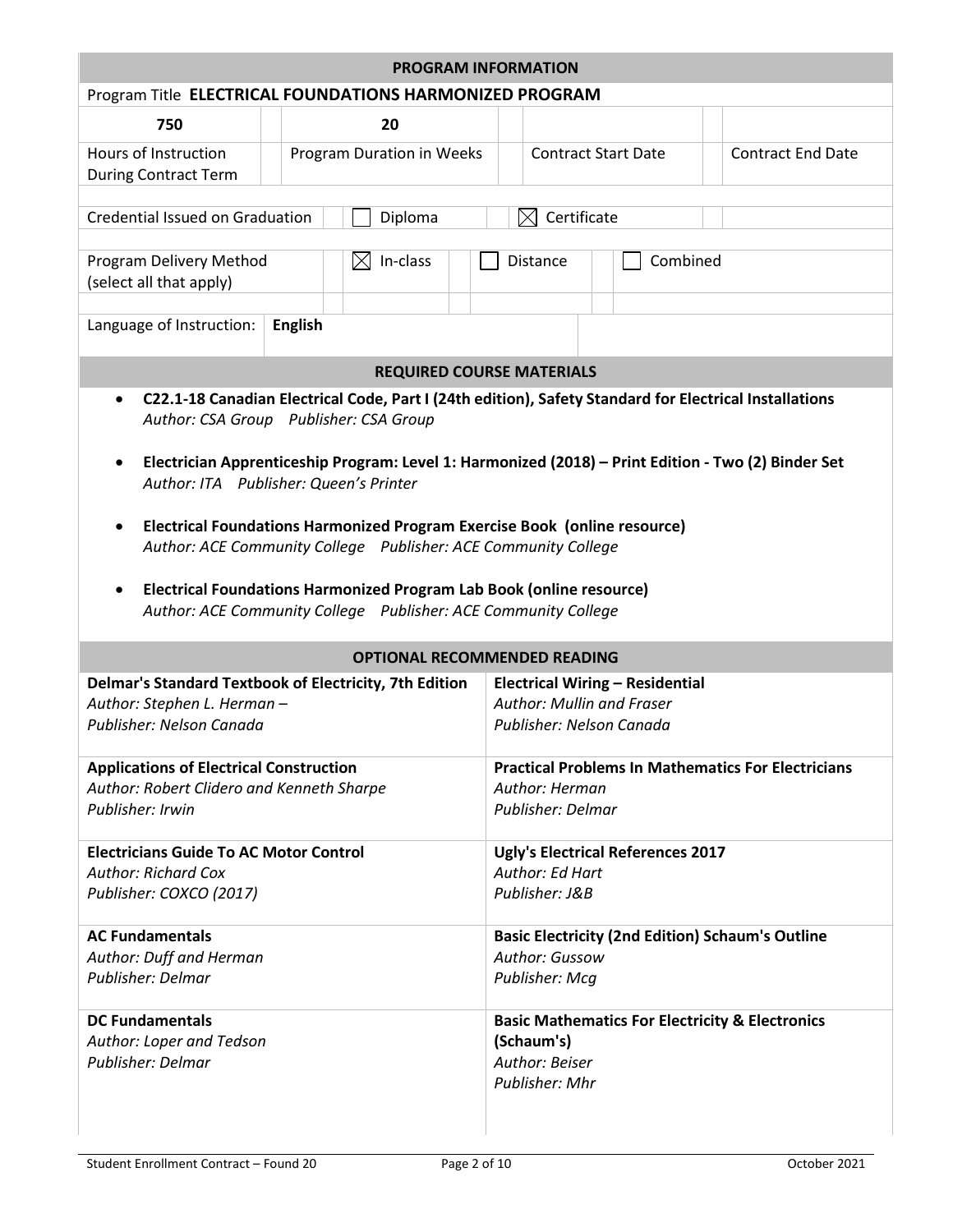### **PROGRAM ADMISSION REQUIREMENTS – MAY NOT BE WAIVED BY THE STUDENT OR THE INSTITUTION**

Grade 12 graduation, or equivalent (General Education Development, Adult Basic Education), or mature student status (age 19 and one year out of school). All transcripts must be "true certified copies" or originals. Applicants must successfully complete an admissions interview and entrance assessments with a minimum score of 70% in the English Assessment and a minimum score of 70% in the Math Assessment.

### **Domestic Students:**

Domestic students who can provide a Canadian transcript showing completion of English 11 or 12 (or equivalent) with a passing grade of 'C', will be exempt from having to write the English Entrance Assessment.

Domestic students who can provide a Canadian transcript showing completion of Math 10, 11 or 12 (or equivalent) with a passing grade of 'C', will be exempt from having to write the Math Entrance Assessment.

### **International Students:**

International students can meet the Math Entrance Assessment requirement by providing an equivalent to Canadian High School Math 10, 11 or 12 with a passing grade of 'C'. The credential must be evaluated and verified.

|                                     | <b>PROGRAM OUTLINE</b> |  |  |  |  |  |  |  |
|-------------------------------------|------------------------|--|--|--|--|--|--|--|
| <b>Course Duration and Schedule</b> |                        |  |  |  |  |  |  |  |
|                                     |                        |  |  |  |  |  |  |  |
| Total program hours                 | 750 hours              |  |  |  |  |  |  |  |
| Total program length Full-time      | 20 weeks               |  |  |  |  |  |  |  |

The campus determines the start date for this program and how frequently the program is delivered will depend on enrolments. Students may only enter the program in the introductory phase as the program is cohort-based.

On-campus courses are scheduled Monday to Friday, with students expected to attend all sessions, which are 7.5 hours in length. Specific class hours and schedule will be provided by the campus at the time of enrolment. In B.C., students normally write the Inter-Provincial (IP) exam during the final week of the last technical training session. The Industry Training Authority (ITA) is responsible for tracking technical training session completions in ITA Direct Access and administers the IP exam. To qualify to write the IP exam, students must have successfully completed all of the technical training sessions for the registered electrician trade.

# **Brief Course Description**

This Electrical Foundation harmonized program provides adults and youth, who do not have work experience or employer sponsorship, with an opportunity to gain the knowledge and skills needed to enter the Construction Electrician occupation. An Electrician is designated as a Construction Electrician under the Inter-Provincial Red Seal program. This program provides opportunities for students to gain lifetime employable skills and provides employers with a highly trained and experienced workforce, while strengthening B.C.'s economy.

The program emphasizes a hands-on approach to training, where experience gained in the workshop is focused on industry practice. The necessary theoretical component is integrated into the program to complement and enhance the practical. Industry tours will expose the student to a variety of work environments.

After completing a mathematics review, students will learn how to use hand tools, power tools and test equipment safely; apply basic Electrical theory and circuit concepts; learn safety procedures; read and interpret drawings; install low voltage systems and control devices; analyze motor controls and are introduced to the Canadian Electrical Code. Practical application of theory is demonstrated in Labs and Shop. Contained within the program is certification training for WHMIS and Standard First Aid CPR/AED Level C.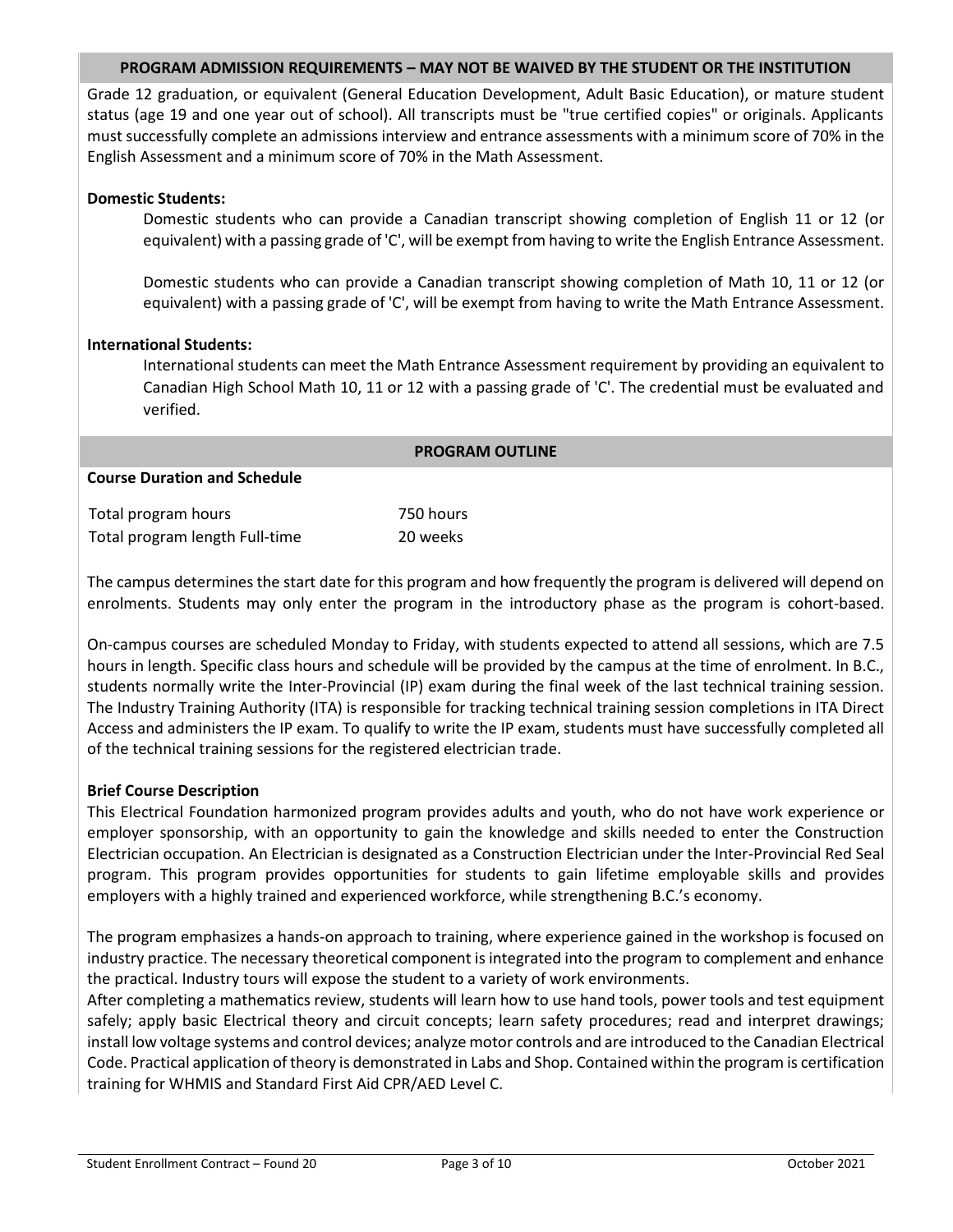The Electrical Foundation harmonized program includes a 4-week Practicum and workplace orientation. This includes a minimum of 37.5 hours per week, for a minimum total of 150 hours (144 practicum hours and 6 hours of workplace orientation). Practicum placements are subject to availability (may be in various areas).

This program includes Level 1, which is the first year theoretical and hands-on training component of the four-year apprenticeship program. Upon successful completion of the program requirements, students will receive certification and a total of 350 hours towards their apprenticeship.

# **Learning Objectives**

The aim of this program is to provide learners with the necessary skills and aptitude required to advance their careers as electrical apprentices in various settings: residential, commercial and other electrical contractors. Students will learn all of the general area competencies required for work-based training and Level 1, understand the apprentice pathway to certification, and be prepared to write the ITA exam for Electrical Foundation harmonized program at the conclusion of the technical training. Foundation training prepares students to begin work in the construction industry. Students who successfully complete this program will acquire breadth of knowledge and develop the necessary habits concerning safety, time and materials management, hand tools and power tools. Various practical projects are performed in a shop environment to enhance students' skills in layout, assembly, installation, testing, troubleshooting and repairing electrical wiring, fixtures, control devices and related equipment in buildings and other structures.

At the end of the Foundation program students will write the Construction Electrician Level 1 exam. Students who complete the Foundation program and exam are eligible for ITA credit in Construction Electrician Level 1 apprenticeship and 350 work-based hours.

# **Teaching Methods**

Course delivery is instructor-led and combines theory lectures with laboratory demonstrations and practical laboratory engagement.

- In-class lecture including demonstrations
- Focused course activities
- PowerPoint presentations as applicable
- Application based exercises

#### **Homework Hours**

Homework expectation is a minimum of five hours per week to support the course learning.

#### **Methods of Student Evaluation**

Self-test quizzes are used as a means of validating the students' module progress. Students should use these selftest quizzes as a means of identifying their strengths and the areas they can improve on. Areas of difficulty are best addressed by seeking additional assistance. Tests are included in the overall course grade and are taken upon the completion of each module. The tests carry a weight of 60% and are added to a participation mark weighted at 40% to equal the final course grade out of 100%. A minimum of 70% is required to pass each test. A final ITA exam is also taken on the last day. A final grade of 70% is required to pass this exam.

### **Completion Requirements**

- Successful completion of all course assignments and tests with a minimum of 70% overall average.
- Successfully passing of the ITA exam with a minimum of 70% overall average.
- Successful completion of 4 weeks (150 hours) of attested practicum and workplace orientation hours.
- Successful completion of CPR, First Aid and WHMIS training which will be completed during the program.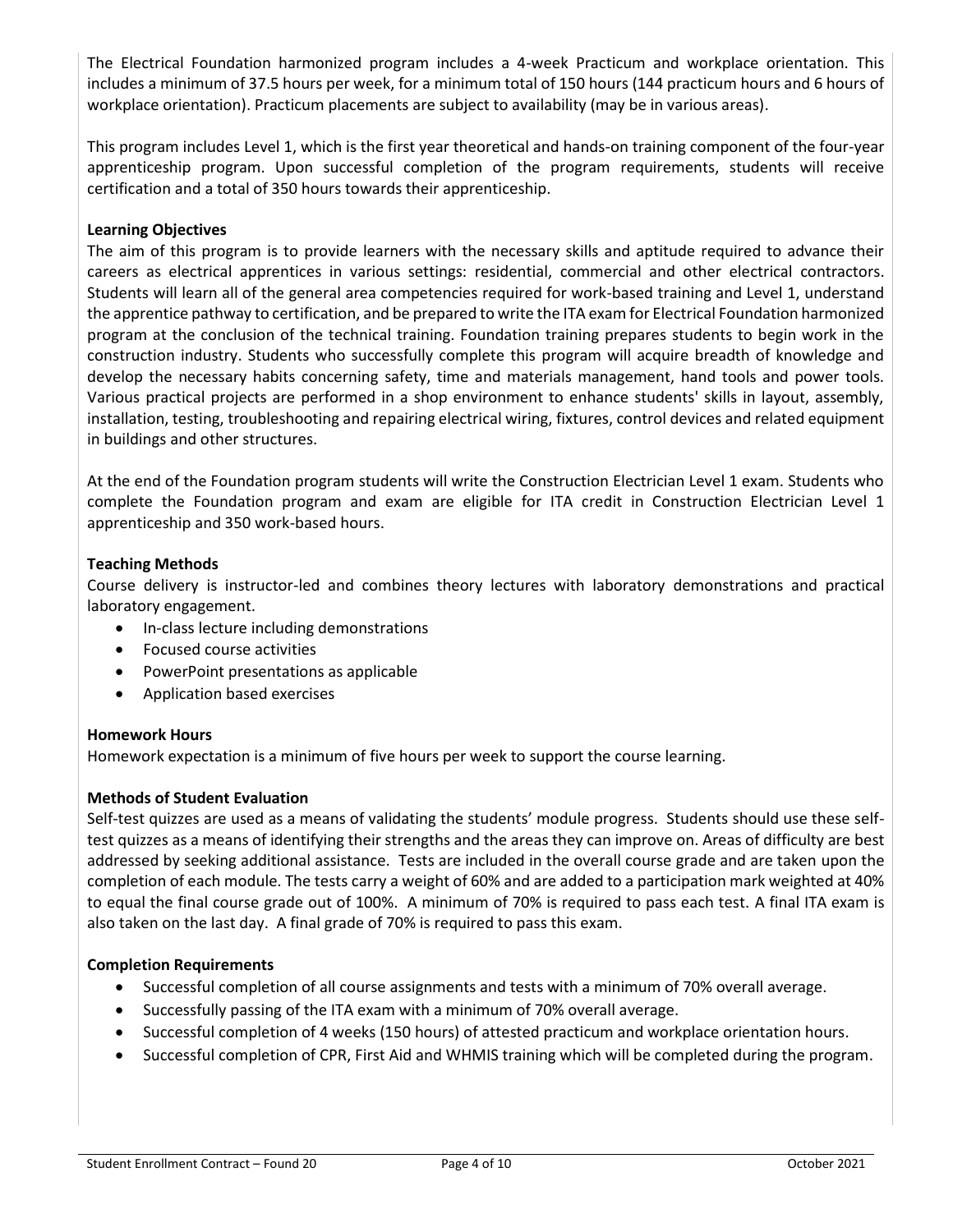### **STATEMENT OF STUDENT RIGHTS**

Ace Community College is certified with th[e Private Training Institutions Branch](https://www.privatetraininginstitutions.gov.bc.ca/) (PTIB) of the British Columbia Ministry of Advanced Education and Skills Training.

Before you enrol at a certified private training institution, you should be aware of your rights and responsibilities.

You have the right to be treated **fairly** and **respectfully** by the institution.

You have the right to a **student enrolment contract** that includes the following information:

- amount of tuition and any additional fee for your program
- refund policy
- **■** if your program includes a work experience, the requirements to participate in the work experience and the geographic area where it will be provided
- whether the program was approved by PTIB or does not require approval.

Make sure you read the contract before signing. The institution must provide you with a signed copy.

You have the right to access the institution's **dispute resolution process** and to be **protected against retaliation** for making a complaint.

You have the right to make a **claim** to PTIB for a **tuition refund** if:

- your institution ceased to hold a certificate before you completed an approved program
- you were misled about a significant aspect of your approved program.

You must file the claim within **one year** of completing, being dismissed or withdrawing from your program.

For more information about PTIB and how to be an informed student, go to: [http://www.privatetraininginstitutions.gov.bc.ca/students/be-an-informed-student.](http://www.privatetraininginstitutions.gov.bc.ca/students/be-an-informed-student)

#### **WORK EXPERIENCE (If applicable)**

This Electrical Foundation harmonized program provides adults and youth, who do not have work experience or employer sponsorship, with an opportunity to gain the knowledge and skills needed to enter the Construction Electrician occupation.

#### **REGULATORY REQUIREMENTS (If applicable)**

Grade 12 graduation, or equivalent (General Education Development, Adult Basic Education), or mature student status (age 19 and one year out of school). All transcripts must be "true certified copies" or originals. Applicants must successfully complete an admissions interview and entrance assessments with a minimum score of 70% in the English Assessment and a minimum score of 70% in the Math Assessment.

# **Domestic Students:**

Domestic students who can provide a Canadian transcript showing completion of English 11 or 12 (or equivalent) with a passing grade of 'C', will be exempt from having to write the English Entrance Assessment.

Domestic students who can provide a Canadian transcript showing completion of Math 10, 11 or 12 (or equivalent) with a passing grade of 'C', will be exempt from having to write the Math Entrance Assessment.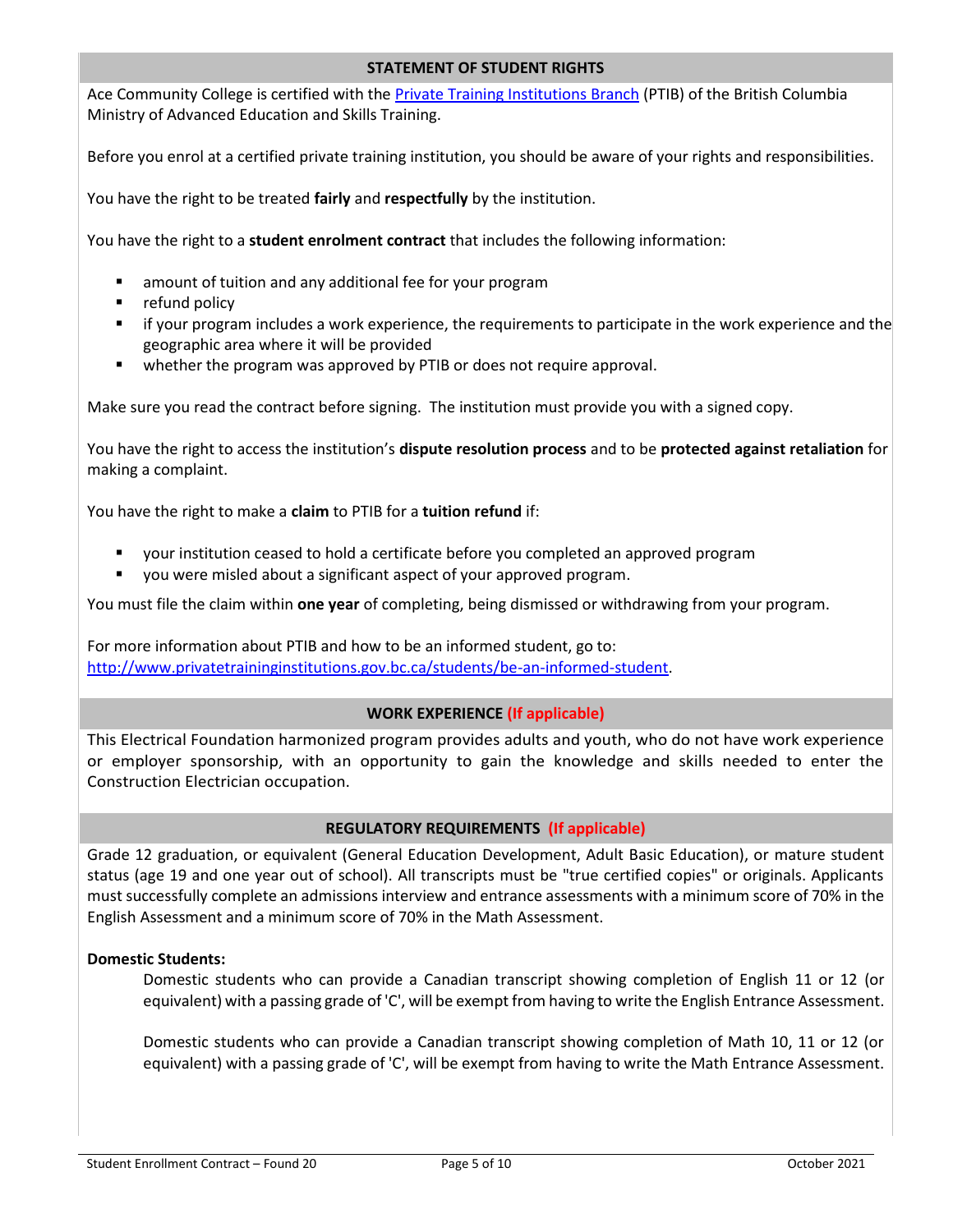# **International Students:**

International students can meet the Math Entrance Assessment requirement by providing an equivalent to Canadian High School Math 10, 11 or 12 with a passing grade of 'C'. The credential must be evaluated and verified.

### **PROGRAM COSTS (DOMESTIC)**

| Application fee            | \$250      |  |
|----------------------------|------------|--|
|                            |            |  |
| Assessment fee             | \$250      |  |
| <b>Books and Supplies</b>  | \$859      |  |
| <b>Course Material fee</b> | \$771      |  |
| Other fees                 | \$205      |  |
| Taxes                      | \$502.75   |  |
| <b>TOTAL PROGRAM COSTS</b> | \$10557.75 |  |
|                            |            |  |

| <b>PROGRAM COSTS (INTERNATIONAL)</b> |            |  |
|--------------------------------------|------------|--|
| Tuition                              | \$9650     |  |
| Application fee                      | \$350      |  |
| Assessment fee                       | \$100      |  |
| <b>Books and Supplies</b>            | \$859      |  |
| <b>Course Material fee</b>           | \$771      |  |
| Other fees                           | \$205      |  |
| Taxes                                | \$621.85   |  |
| <b>TOTAL PROGRAM COSTS</b>           | \$13058.85 |  |
|                                      |            |  |

**PROGRAM COSTS (INTERNATIONAL)**

| <b>PAYMENT TERMS</b>                                                          |  |
|-------------------------------------------------------------------------------|--|
| Method of payment: $\Box$ Cash $\Box$ Cheque $\Box$ Credit Card $\Box$ Other: |  |

Institutions may include a payment plan here.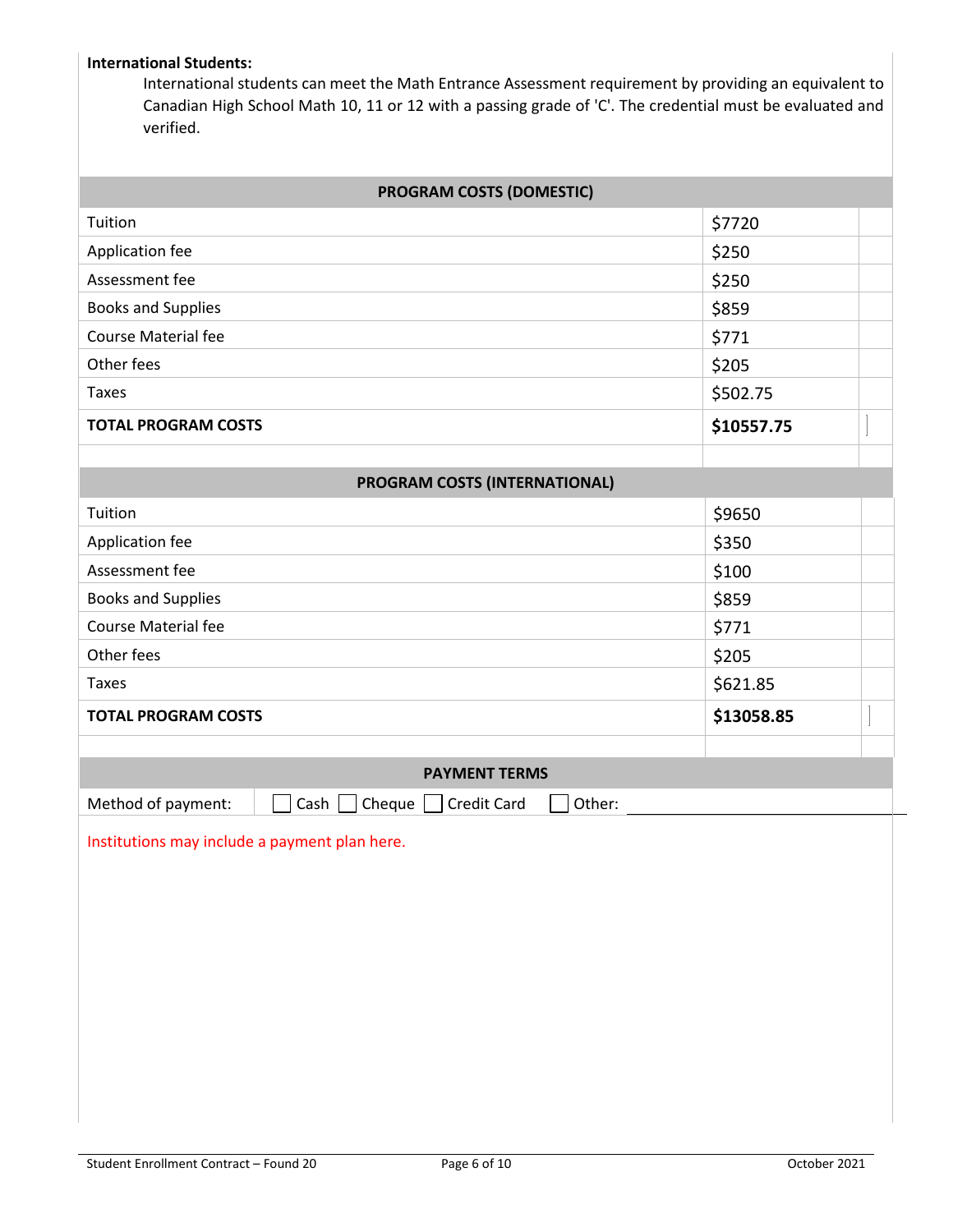#### **TUITION REFUND POLICY**

A student may be entitled to a refund of tuition fees in the event that:

- The student provides written notice to the institution that the student is withdrawing from the program or, the institution provides written notice to the student advising that the student has been dismissed from the program.
- The written notice of withdrawal or dismissal must include an effective date.
- The refund to which a student is entitled is calculated on the total tuition fees due under the contract. Where total tuition fees have not yet been collected, the institution is not responsible for refunding more than has been collected to date and the student may be required to make up for monies due under the contract.
- Where a student withdraws or is dismissed from their program after receiving tools and/or technical equipment from the institution free of charge, the student must return the tools and/or technical equipment unopened or as-issued within 14 calendar days. If the student fails to return the tools and/or technical equipment within 14 calendar days, or the student does not return the tools and/or technical equipment unopened or as-issued, the institution may deduct the reasonable cost of the tools and/or technical equipment from any amount to be refunded to the student.

| <b>Circumstances when Refund Payable</b>                                                                                                                                                                                                                                                                           | <b>Amount of Refund</b>                                                                                                                                                                                               |  |  |  |  |  |  |
|--------------------------------------------------------------------------------------------------------------------------------------------------------------------------------------------------------------------------------------------------------------------------------------------------------------------|-----------------------------------------------------------------------------------------------------------------------------------------------------------------------------------------------------------------------|--|--|--|--|--|--|
| Before program start date, institution receives a notice of withdrawal (applies to all students)                                                                                                                                                                                                                   |                                                                                                                                                                                                                       |  |  |  |  |  |  |
| No later than seven days after student signed the enrolment<br>$\bullet$<br>contract, and<br>Before the program start date.                                                                                                                                                                                        | 100% tuition and all related fees,<br>other than application fee. Related<br>fees include: administrative fees,<br>application fees, assessment fees, and<br>fees charged for textbooks or other<br>course materials. |  |  |  |  |  |  |
| At least 30 days before the later of:<br>The program start date in the most recent Letter of<br>a)<br>Acceptance (international students)<br>b) The program start date in the enrolment contract.                                                                                                                  | Institution may retain up to 10% of<br>tuition, to a maximum of \$1,000.<br>Institution must refund fees paid for<br>course materials if not provided to the<br>student.                                              |  |  |  |  |  |  |
| More than seven days after the student and institution signed<br>$\bullet$<br>the enrolment contract, and<br>Less than 30 days before the later of:<br>The program start date in the most recent Letter of<br>a)<br>Acceptance (international students)<br>The program start date in the enrolment contract.<br>b) | Institution may retain up to 20% of<br>tuition, to a maximum of \$1,300.<br>Institution must refund fees paid for<br>course materials if not provided to the<br>student.                                              |  |  |  |  |  |  |
| After program start date, institution provides a notice of dismissal or receives a notice of withdrawal (applies<br>to all students, except those enrolled in a program delivered solely by distance education)                                                                                                    |                                                                                                                                                                                                                       |  |  |  |  |  |  |
| After the program start date, and up to and including 10% of<br>instruction hours have been provided.                                                                                                                                                                                                              | Institution may retain up to 30% of<br>tuition.<br>Institution must refund fees paid for<br>course materials if not provided to the<br>student.                                                                       |  |  |  |  |  |  |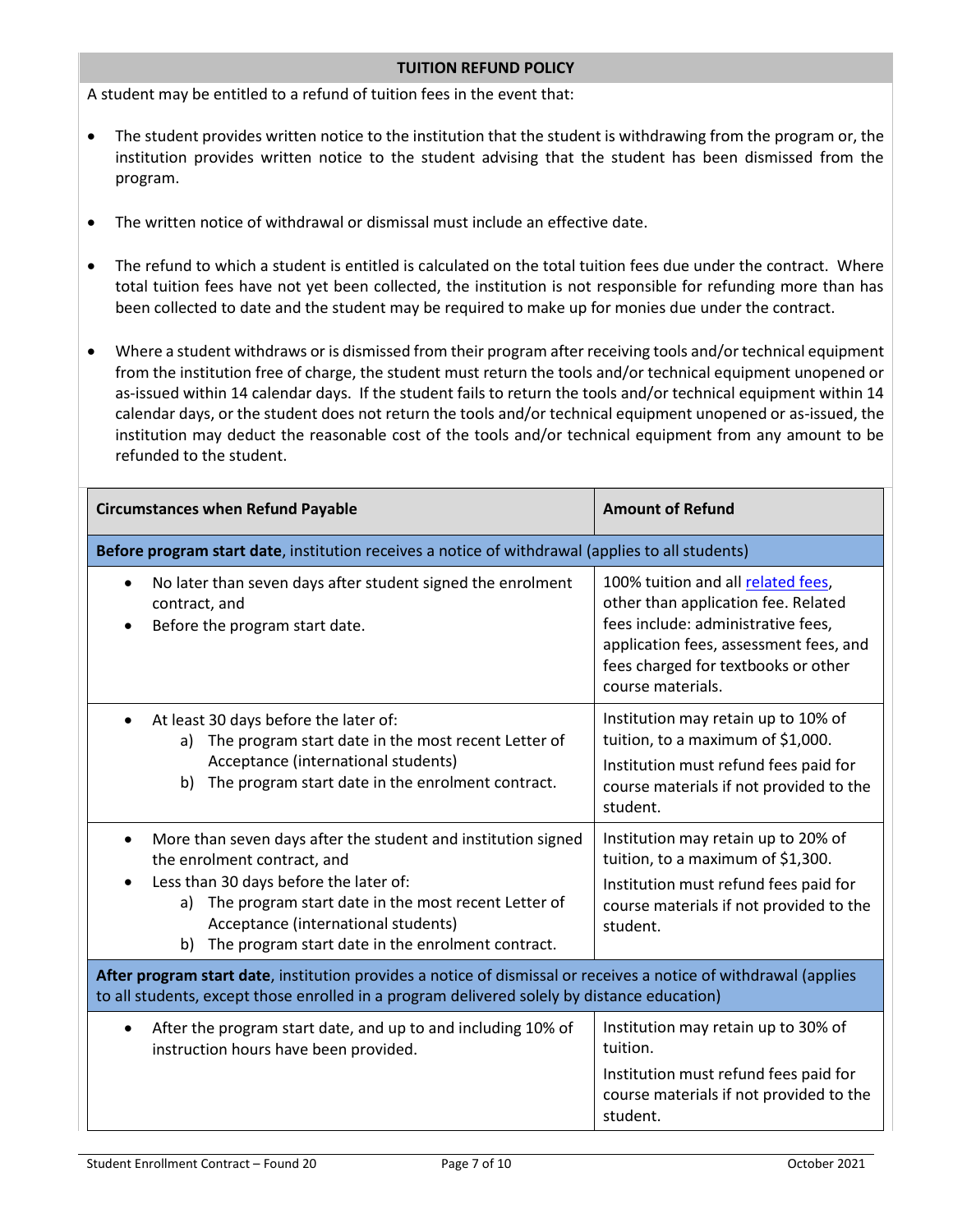| After the program start date, and after more than 10%, but<br>before 30% of instruction hours, have been provided.                                                                                                                                                                                                                    | Institution may retain up to 50% of<br>tuition.<br>Institution must refund fees paid for<br>course materials if not provided to the<br>student.     |  |  |  |  |
|---------------------------------------------------------------------------------------------------------------------------------------------------------------------------------------------------------------------------------------------------------------------------------------------------------------------------------------|-----------------------------------------------------------------------------------------------------------------------------------------------------|--|--|--|--|
| Student does not attend program - "no-show" (applies to all students except those enrolled in a program<br>delivered solely by distance education):                                                                                                                                                                                   |                                                                                                                                                     |  |  |  |  |
| Student does not attend the first 30% of the program.                                                                                                                                                                                                                                                                                 | Institution may retain up to 50% of<br>the tuition.<br>Institution must refund fees paid for<br>course materials if not provided to the<br>student. |  |  |  |  |
| Institution receives a refusal of study permit (applies to international students requiring a study permit):                                                                                                                                                                                                                          |                                                                                                                                                     |  |  |  |  |
| Before 30% of instruction hours would have been provided,<br>had the student started the program on the later of the<br>following:<br>a) The program start date in the most recent Letter of<br>Acceptance<br>The program start date in the enrolment contract<br>b)<br>Student has not requested additional Letter(s) of Acceptance. | 100% tuition and all related fees, other<br>than application fee.                                                                                   |  |  |  |  |
| After the program start date, student withdraws or is dismissed (applies to students enrolled in a program<br>delivered solely by distance education):                                                                                                                                                                                |                                                                                                                                                     |  |  |  |  |
| Student completed up to 30% of the program.                                                                                                                                                                                                                                                                                           | Institution may retain up to 30% of the<br>tuition.<br>Institution must refund fees paid for<br>course materials if not provided to the<br>student. |  |  |  |  |
| Student completed more than 30% but less than 50% of the<br>program (based on evaluation provided to student).                                                                                                                                                                                                                        | Institution may retain up to 50% of the<br>tuition.<br>Institution must refund fees paid for<br>course materials if not provided to the<br>student. |  |  |  |  |
| Student enrolled in a program without having met the admission requirements for the program                                                                                                                                                                                                                                           |                                                                                                                                                     |  |  |  |  |
| If the student did not misrepresent the student's knowledge or<br>$\bullet$<br>skills when applying for admission and the registrar orders the<br>institution to refund tuition and fees.                                                                                                                                             | 100% tuition and all related fees,<br>including application fees                                                                                    |  |  |  |  |
| <b>Circumstances when Refund Payable</b>                                                                                                                                                                                                                                                                                              | <b>Amount of Refund</b>                                                                                                                             |  |  |  |  |
| Institution does not provide a work experience                                                                                                                                                                                                                                                                                        |                                                                                                                                                     |  |  |  |  |
| The institution fails to provide the work experience within 30<br>days of the contract end date, unless the registrar determines<br>the institution was prevented from doing so by circumstances<br>beyond its control.                                                                                                               | 100% tuition and all related fees, other<br>than application fees                                                                                   |  |  |  |  |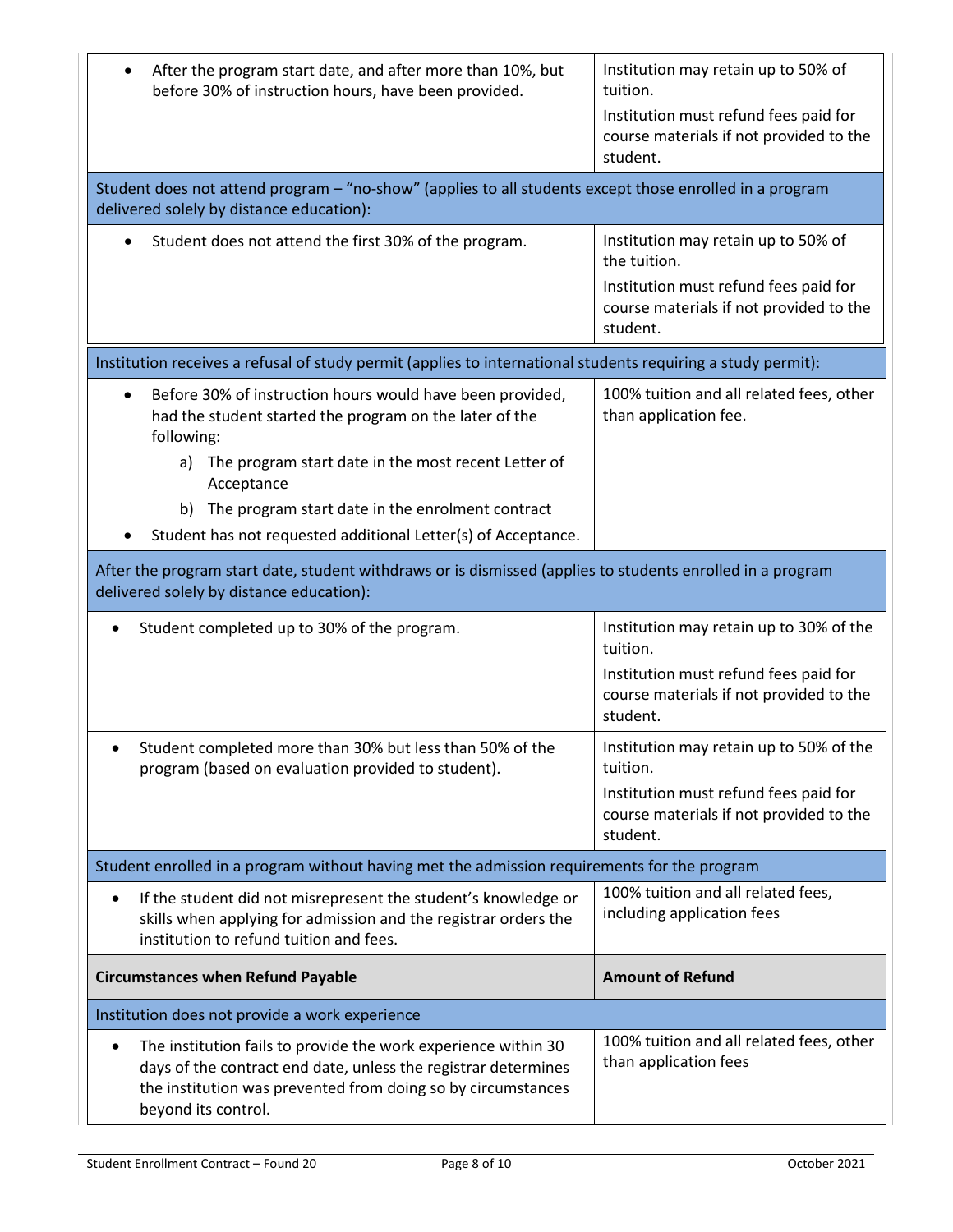Institution must pay the tuition or fee refund **within 30 days** after receiving notice of withdrawal or refusal of study permit; providing a notice of dismissal, or the date on which the first 30% of the hours of instruction are provided (no-show).

# **International Students:**

- An international student is a person who is not a Canadian Citizen, Permanent Resident or who has been determined under the Immigration and Refugee Protection Act to be a Convention Refugee.
- If an international student's Study Permit has not been issued by the start date identified in the institution's Letter of Acceptance and the student so notifies the institution, at the request of the student, the institution may issue a second Letter of Acceptance for a later start date. In such a circumstance, the institution may charge the student an additional \$200.00 administrative fee and retain the balance of the prepaid tuition fees pending the outcome of the Study Permit application. Should the student fail to advise the institution, the institution's tuition refund policy will apply.

# **PRIVATE TRAINING INSTITUTIONS BRANCH**

This institution is certified by the Private Training Institutions Branch (PTIB) of the Ministry of Advanced Education and Skills Training. Certified institutions must comply with regulatory requirements relating to, among other things, student enrolment contracts, tuition refunds and instructor qualifications. For more information about PTIB, go t[o www.privatetraininginstitutions.gov.bc.ca.](http://www.privatetraininginstitutions.gov.bc.ca/)

Please be advised that under section 61 of the *Private Training Act*, the Registrar is authorized to collect, use and disclose personal information in accordance with the Registrar's regulatory duties under that Act. Accordingly, this institution is authorized to disclose your personal information to the Registrar for regulatory purposes.

# **SCHOOL POLICY INFORMATION**

It is the student's responsibility to read and understand the ACE Community College policy information. The following policies can be reviewed in detail at this link:<https://acecollegecanada.com/our-policies/>

- Academic Transcript
- Accessibility and Special Accommodation
- Archived Student Records
- Class Cancellation
- Course Cancellation
- Dispute Resolution
- Grade Appeal
- Employment Preparation and Assistance
- Leave of Absence
- Attendance
- Health and Safety
- Payment Method
- Prior Learning Assessment and Transfer Credit
- Privacy
- Program Changes and Deferrals
- Respectful Behaviour
- Student Withdrawal and Dismissal
- Tuition and Refund
- Workplace Bullying and Harassment
- Sexual Violence
- Statement of Student Rights